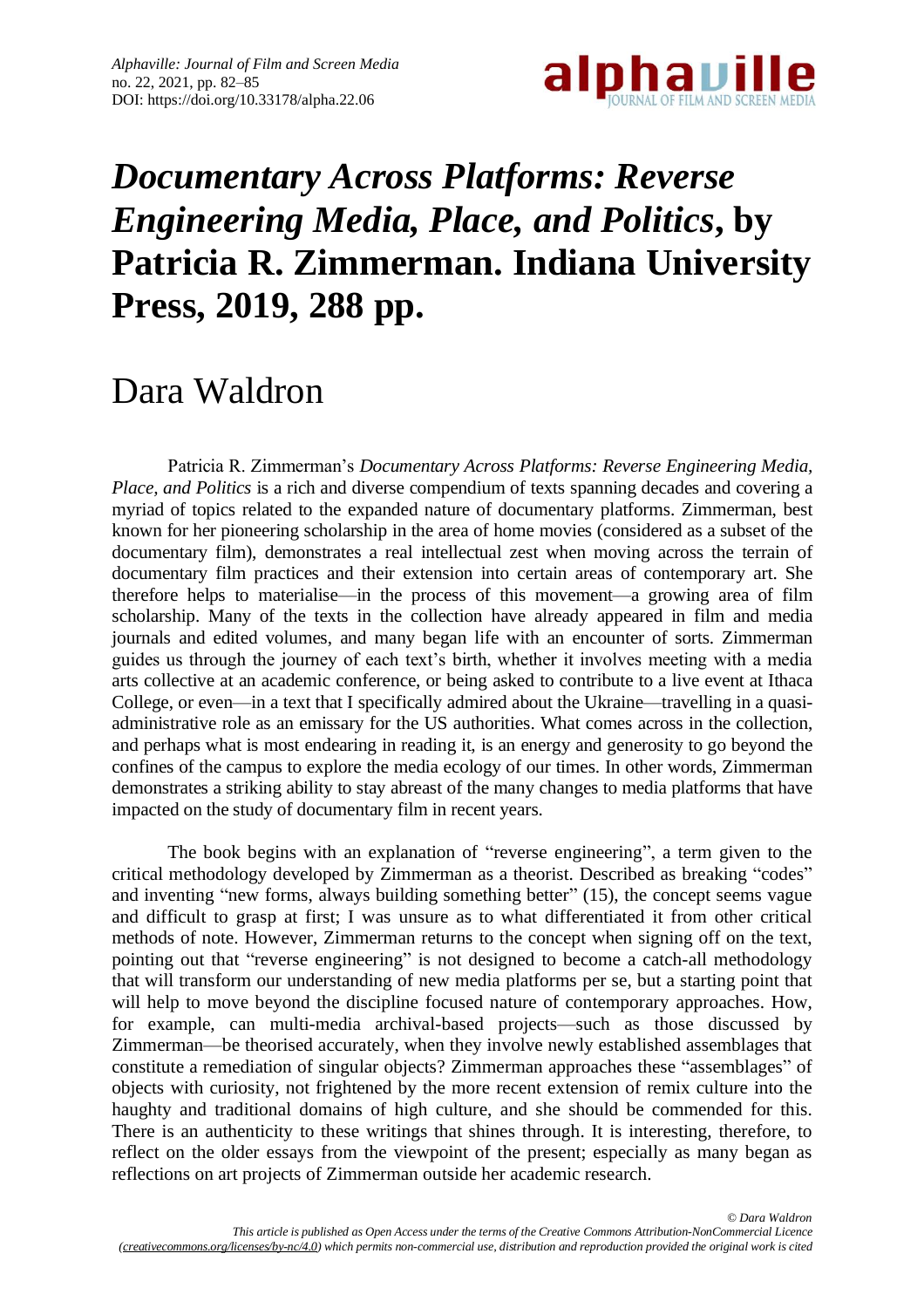*Documentary Across Platforms* has merit for these obvious reasons. The text's subtitle, focusing on ecology, place and politics, seems meaty at the outset, especially as the title also includes the equally substantial conceptual ferments of "documentary" and "platform". The theme based editorial decisions, however, bring the specific areas of interest together in a seamless fashion, so that a range of topics including war, conflict, the Anthropocene, silent film, home movies, remediation and globalisation are engaged with throughout. The book, nonetheless, begins with something of an assault of theoretical concepts that, once survived, slows into a benign and often personal pace. Two chapters illustrate the shift into a more personal, reflective register, with insight into Zimmerman's travels as an academic, and her curiosity as a scholar. The first is Chapter Six, "Black Soil: Chernozen and Tusit in Ukraine", charting a journey to the Ukraine working as an envoy for the American Film Showcase, a diplomacy program headed up by the US State Department's Bureau of Education and Cultural Affairs. Part travelogue, part reflection, part literary essay, it presents a fascinating picture of a country trying to put its head above water after the fall of the Eastern Bloc. "Growing up an Irish Catholic in Chicago", Zimmerman notes (a moment in the text that caught the attention of this lapsed Irish Catholic) "I would often hear about Ukrainians [...] they were 'DPs' (displaced people), shadowy people fleeing something big and political never discussed openly" (73). Given the recent uprising in the Ukraine, the text is an insight into the history and culture of the country. It takes the form of a personal journey into a country and film culture that Zimmerman explores with gusto. The text demonstrates a concern underpinning much of the writing in the book: openness and curiosity about media ecology across the world; not confined to the Anglophone sphere alone.

The second chapter of note is Chapter Eleven, "Cambodian Digital Imaginary Archive: Genocide, Lara Croft, and Crafts", which, by charting Zimmerman's travels across Cambodia, intersperses her reflections on a friend's adopted Cambodian child and the small wooden Buddha she has promised to return to her, with theoretical reflections on the country's representation on film as a site of conflict. As in the Ukrainian chapter, we are again able to confront a "place" known mainly through its media representation; a kind of beard that hides the real Cambodia from us. Zimmerman writes of the place with intimacy and poignancy, offering a narrative backdrop to a scholarly exercise that has the pull of a literary travel essay. These chapters echo the great Susan Sontag's reflections on travelling to Hanoi and Sarajevo, trips she undertook and then wrote about during the height of the conflicts there. Unsurprisingly, in this regard, conflict and war are central to the collected texts in *Documentary Across Platforms.* A number of chapters concern the aftermath of 9/11 and the Iraq War, drawing attention back to a time when the Internet was only beginning to work its ways into all corners of our lives. It is during this time, as Zimmerman suggests, major changes in documentary scholarship took root. Once the preserve of a particular branch of analogue film and TV production, documentary began to infiltrate all areas of the digital landscape, furnishing a new media ecology that the book as whole reveals as a uniquely twenty-first century phenomenon. In this regard, Zimmerman emerges as a scholar of documentary, a term that has been mistreated in recent years, and a scholar of media arts set out as a shared space of intersection; a theorist of collaborative media art expression that involves the use of objects traditionally defined as documents. *Documentary Across Platform*s is, in this regard, a good companion to Balsom and Peleg's *Documentary Across Disciplines*. Zimmerman's focus is, however, on the navigation of media into new platforms opposed to the latter's treatment of the document around specific disciplinary frameworks (including a reflection on the poetic by the poet Ben Lerner).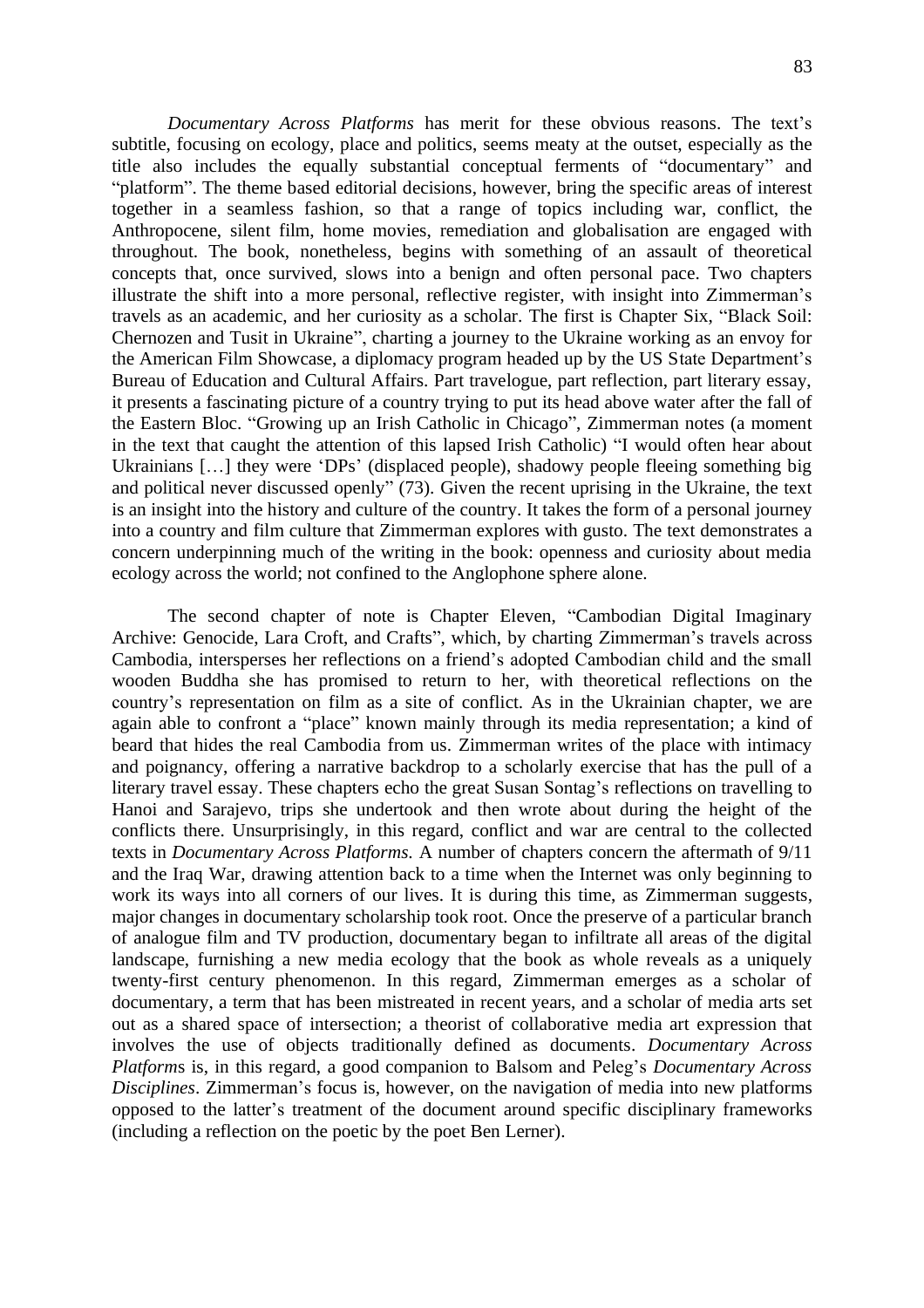The relationship between these collections is interesting also when considering the recent documentary turn in contemporary art (driven by certain Biennales) has brought about invigorating—and sometimes not so invigorating—discussions across disciplines. There is a genuine need to tease out the common spaces of practice and indeed language that has increasingly converged upon the conceptual framework of "documentary"; so as to enable practitioners and scholars alike to speak to each other in a shared discourse. In 2011 I helped "curate" (a word that was bestowed upon my contribution after the performed live event) a live performance event for the Cork Film Festival in Ireland. In collaboration with socially engaged art practice Softday (a sound art performance group consisting of the duo of Séan Taylor and Mikael Fernstrom) and award-winning Foley artist Caoimhe Doyle, my role was to choose silent films to be enhanced by a live remix performance by the ensemble; consisting of a Foley performance in sync with an improvised, live soundtrack by Softday. After much deliberation, I decided to screen two definitive poetic documentaries from the silent era: Joris Ivens's *Rain* (*Regen*, 1929) and *The Bridge* (*De brug*, 1928). When the parties reached an agreement to work with these films, I set about the unforeseen and lengthy process of sourcing rights to screen the films together. Little did I know my summer would be spent corresponding—via emails that had to be translated into French by my wife—with the legendary filmmaker and activist Marceline Loridan-Ivens (Holocaust survivor and wife of Joris Ivens). Loridan-Ivens was heir to Ivens's catalogue and set the conditions for screenings. She decided the event could go ahead on condition the films were screened first in silence. In other words, we had to remain true to Ivens's original vision for his films, before we could remediate the films for the second screening. As we were skeptical whether a film festival audience would be prepared to sit through a film screening twice, the viability of the whole event came into question. Eventually, the terms as set out were agreed to and the event, performed in Cork Opera House, went ahead to much acclaim. It was, by all measures, a success.

I thought back to this performance—an event which always seemed difficult to classify—when reading Zimmerman's insightful reflections on similar events she helped curate from the perspective of living documents. Zimmerman reflects on the changes to exhibition and performance as a result of a new digital ecology, when place takes on new meaning as a result of the one-off nature of the screening-exhibition-performance that constitutes the new media landscape. Her intervention serves as a way of theoretically thinking about the "event" in a new way, in addition to thinking about the scholar *as* practitioner *as* artist *as* curator bringing knowledge to bear in the field of cultural production. Looking back on my correspondence with Loridan-Ivens, I thought of the process of reverse engineering formulated by Zimmerman in the conclusion to her collection. It was only by dismantling the Ivens event into its many distinct parts that I was able to position the components that constitute the assemblage in question. And it was perhaps important a oneoff performance can work against contrastingly inauthentic media specific to no place. The performance in Cork took place only in Cork; it was unique to *that* place. As Zimmerman says of such live events "it is necessary to ignite and mobilise the digital archive and documentary towards collective public memory through creating networked models of hybrid and multiple temporalities" (250). It is precisely the collective memory of the Cork event that lives on today, mobilising networked models of place across time.

Zimmerman explores in depth the cross-disciplinary platforms involved in these remediation projects, and fleshes out the affinity these live projects have with the live exhibitionary status of early cinema, when the projectionist and director were part of a spectrum of collaboration running through the community at large; of which the scholar is